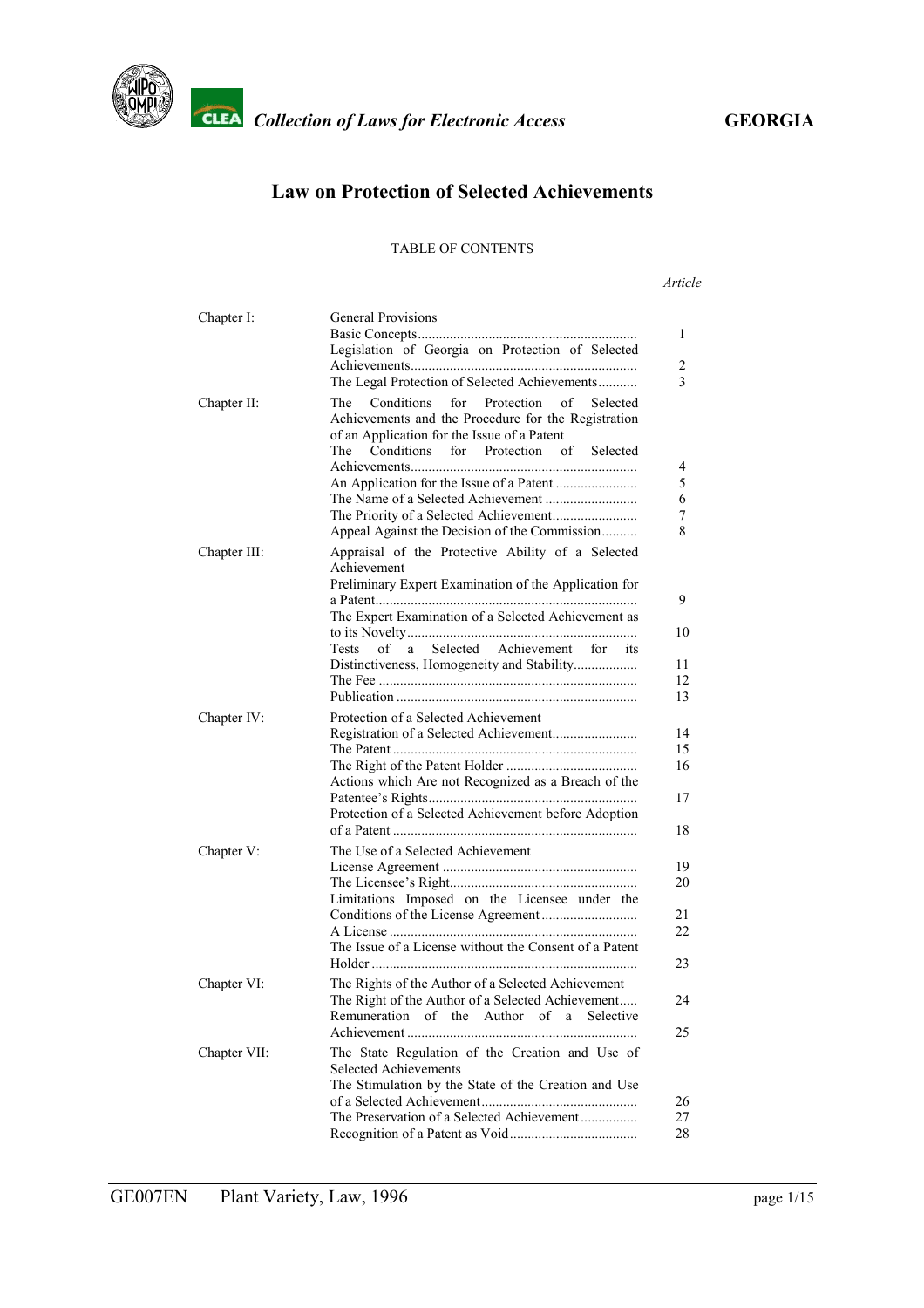

|               | Breaching the Other Rights of a Patent Holder and                                | 29       |
|---------------|----------------------------------------------------------------------------------|----------|
|               |                                                                                  | 30<br>31 |
| Chapter VIII: | International Cooperation<br>The Right to File an Application in Another Country | 32       |

#### **Chapter I General Provisions**

#### *Basic Concepts*

#### <span id="page-1-0"></span>**1.** Definition of the concepts used in the Law:

"the selected achievement" – a variety of plants or a breed of animal representing the result of the purposeful economic activity of a person;

"a variety of plant" – a group of plants which is defined, regardless of the protective ability, according to the properties characterizing the given genotype or a combination of genotypes and differs from other plant groups of the same botanical taxon with one or several signs.

The variety may be represented by one or several plants, by some or several parts of a plant, provided such part or parts may be used for reproduction of the whole plants of the variety.

The protected categories of the selected achievements are: breed, clone, line, hybrid of the first class generation and population.

"a plant seed" – a plant or part thereof, used for the purposes different from those of the reproduction of a variety;

"a breed of animal" – group of animals, which possesses, regardless of the protective ability, the genetically conditioned biological and morphological properties; herewith, some of them have specific nature and it differs them from animals of other groups. Breed may be represented by male or female individuals, or by breeding material.

The protected categories of animal breed are: type and line;

"The pedigree animal" – an animal considered for the reproduction and propagation of the breed;

"the breeding material" – a pedigree animal, its gametes or zygotes (embryo);

"the marketable animal" – an animal which is used for the purposes different from those of the reproduction of the breed;

"a selected achievement protected by a certificate" – the breed of animals or a variety of plants, which is registered in the State Register of the protected selected achievements;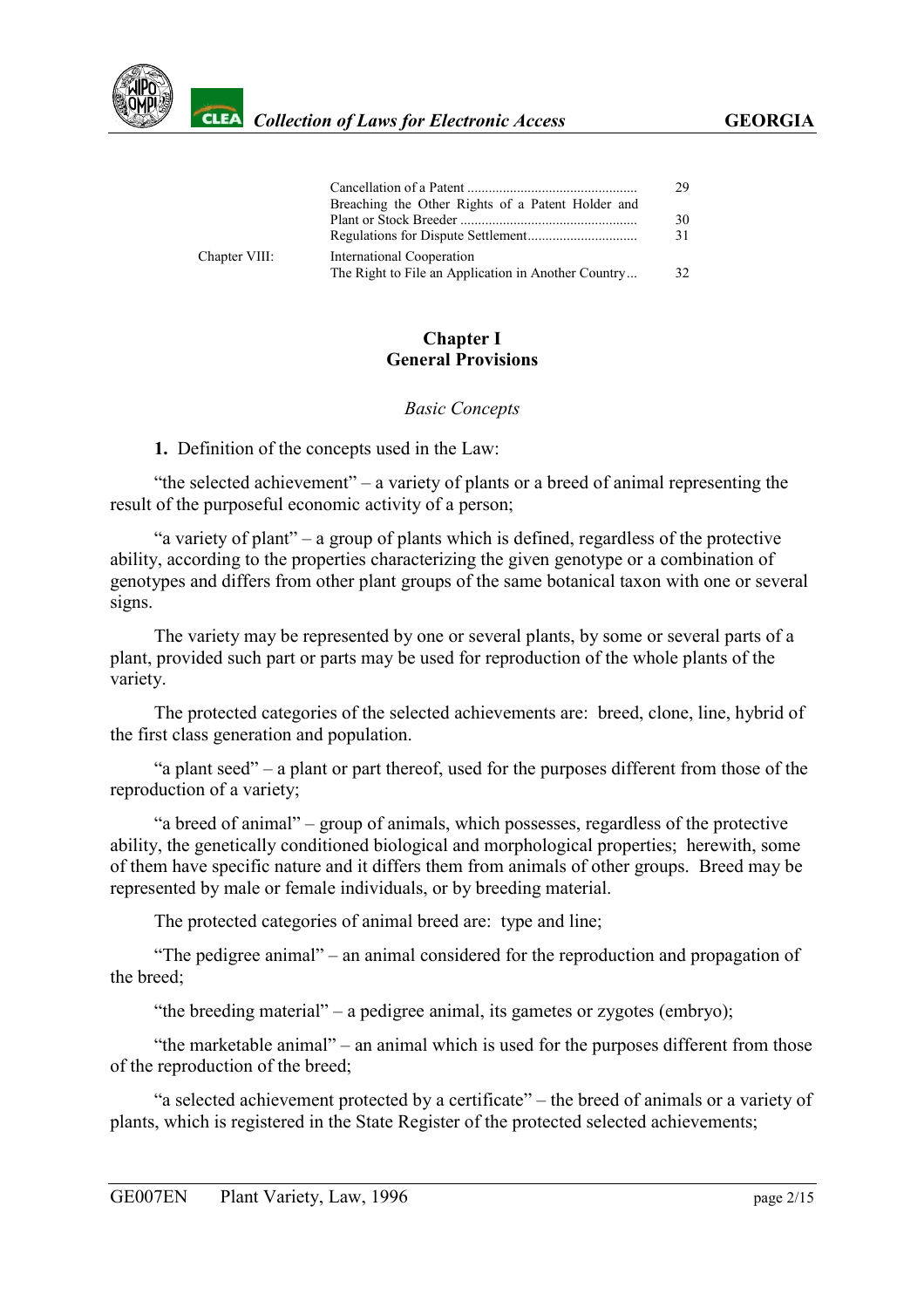"the applicant" – a natural or a juridical person (employer), who has filed an application for a selected achievement;

"the inductive mutant"– a body which, as a result of mutation caused by reaction of chemical or physical factors, has a different sign and properties;

"beckros" – rising cross-breeding, when hybrid is crossed with one of the parents for the second time;

"clone" – vegetatively reproductive generation of one plant.

*Legislation of Georgia on Protection of Selected Achievements*

<span id="page-2-0"></span>**2.** Legislation of Georgia on protection of selected achievements consists of this Law and other legislative acts.

## *The Legal Protection of Selected Achievements*

<span id="page-2-1"></span>**3.**—(1) The right to a selected achievement shall be protected by the Law and confirmed by a patent certifying the exclusive right.

(2) The patent shall certify the exclusive right of a patentee to the use of a selected achievement.

(3) In accordance with this Law, the State Commission of the Ministry of Agriculture and Food of Georgia for Testing and Protecting Selected Achievements (hereinafter referred to as "the Commission") shall pursue a single policy in the sphere of the legal protection of selected achievements. The Commission accepts and considers applications for new varieties, conducts expert examination and trials, takes control over the risk factors related to the use of selected achievements created under the biotechnology, keeps the State Register of Protected Selected Achievements, and the State Register of Selected Achievements Admitted for Use, issues a patent certifying the exclusive right, publish official information on granting a patent on selected achievements.

(4) A selected achievement, on which the Commission has issued a patent, shall be registered in the State Register of the protected selected achievements.

(5) The scope of the legal protection of the rights provided for by the patent for a selected achievement, shall be determined by a totality of essential features fixed in the description of the selected achievement.

(6) The terms of validity of a patent is 30 years from the date of the registration of selected achievements in the State Register, as for such cultures as grape varieties, woody, fruit and forest trees, decorative, tea, subtropical and forest species, including rootstock cultures shall make up 35 years.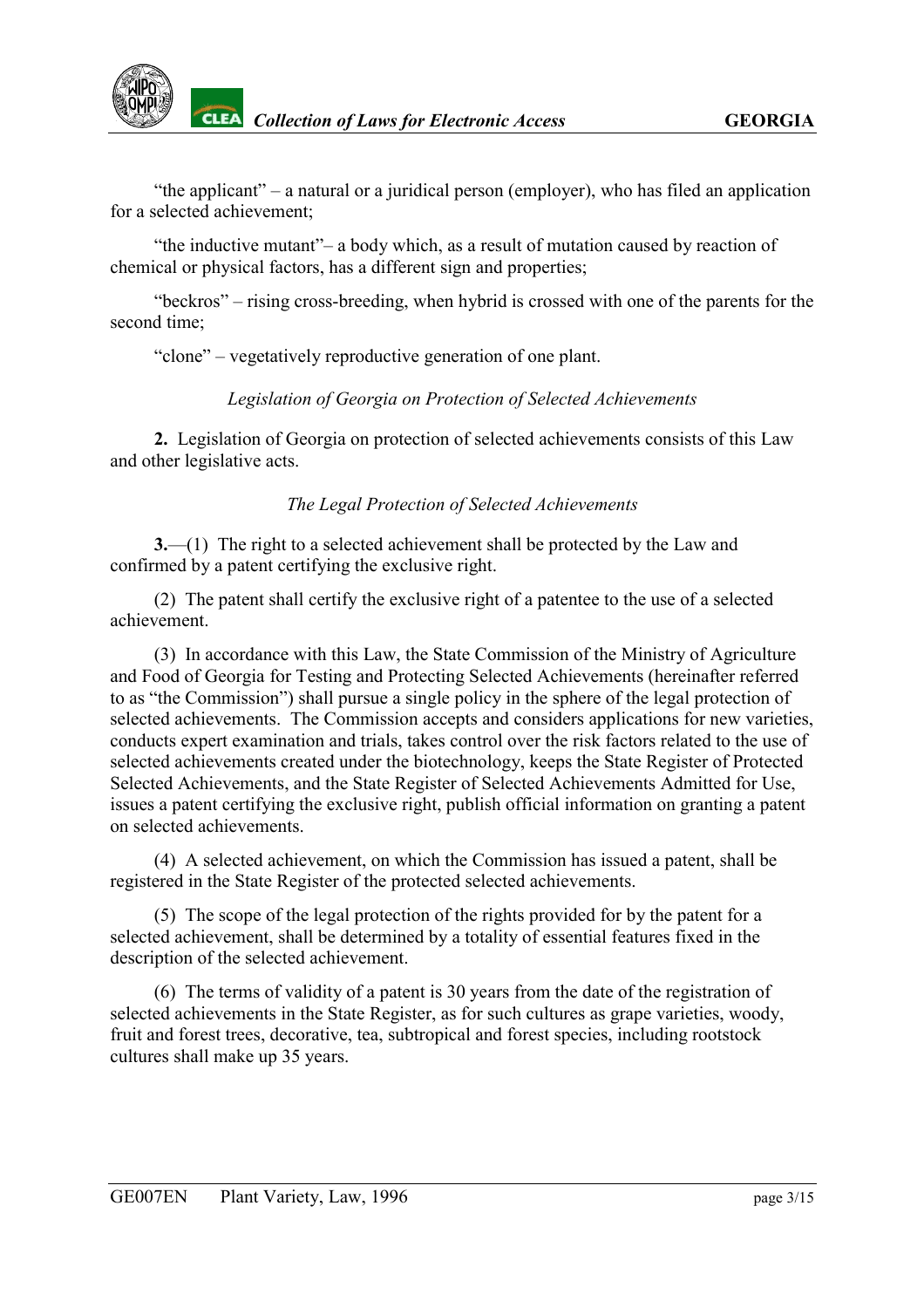

#### **Chapter II The Conditions for Protection of Selected Achievements and the Procedure for the Registration of an Application for the Issue of a Patent**

#### *The Conditions for Protection of Selected Achievements*

<span id="page-3-0"></span>**4.**—(1) A patent certifying the exclusive right to a selected achievement is issued in the case it meets the protection criteria, and the species to which this breed belongs is included in the list of botanical and zoological genera and species.

- (2) The protection criteria of a selected achievement include:
- *(a)* novelty

A variety or breed shall be regarded as new, if the seeds of this variety of plants or pedigree material of a given selected achievement have not been sold or transferred to other persons in any other way by a plant breeder or his legal successor (employer) for the use of the selected achievement; on the territory of Georgia – earlier than one year before the date of filing an application for the issue of a patent; on the territory of another State – earlier than four years before filing the application, and earlier than six years before this date as this concerns grapes, woody, decorative, fruit and forest trees.

*(b)* distinctiveness

A selected achievement, according to basic properties, shall differ from any other widely known selected achievement existing by the time of the filing of an application.

A breed shall be regarded as widely known, if the data about it are indicated in the official catalogues or the reference stock, or are strictly described in the publications.

The filing of an application for a patent or publication shall also make a selected achievement widely known since the date of its filing, provided that a patent has been issued for this selected achievement, or that a selected achievement has been admitted for use.

*(c)* homogeneity

One and the same variety plants or animal breeds, according to morpho-biological properties, shall be sufficiently homogeneous with account of some deviations typical of the process of their specific reproduction.

*(d)* stability

A selected achievement shall he regarded as stable, if its basic properties remain invariable in the process of repeated propagation or at the end of each cycle of propagation in case of special cycle.

(3) If a selected achievement is included in the State Register of Selected Achievement Admitted for Use, and the genera and species, to which the selected achievement belongs, have been included in the list of botanical and zoological genera and species and put in the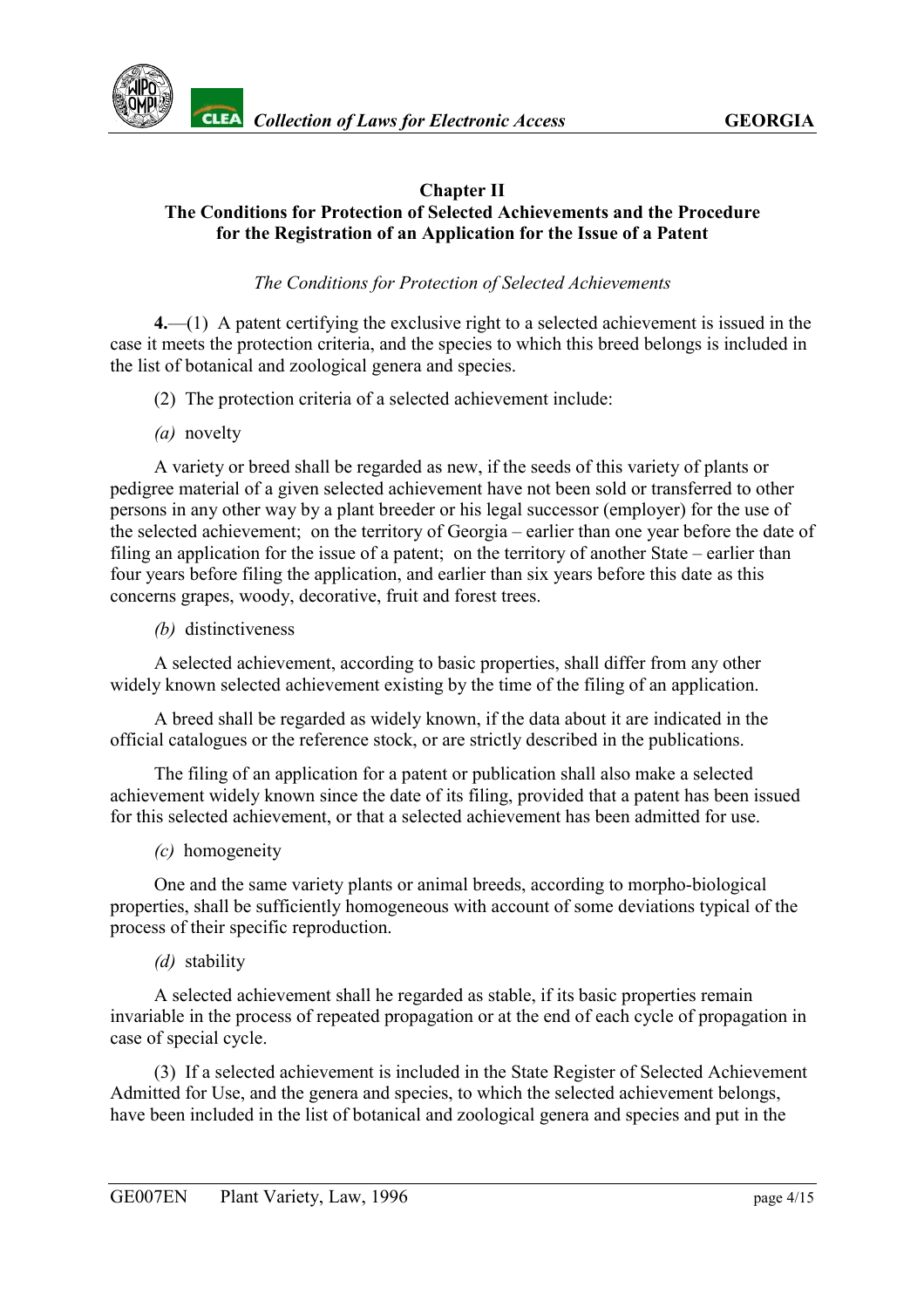State Register after the registration, the right considered under Article 18, and the requirements of points (1) and (2) of this Article shall not be applied to such species.

## *An Application for the Issue of a Patent*

<span id="page-4-0"></span>**5.**—(1) The right to the presentation of an application for a patent to the Commission shall belong to an author of a selected achievement or his legal successor (employer).

(2) If a selected achievement has been bred, created or revealed during the performance of official assignment or official duties, the right to file an application for patent belongs to the employer, unless the contrary is provided by the agreement concluded between the breeder and the employer.

(3) The application may be presented by several applicants, if they have bred the selected achievement in common.

The application may be presented by the representative, who by dint of the powers based on the letter of attorney deals with cases associated with the receipt of patents.

The employees of the Commission shall have no right to file an application for patents for selected achievements, with the exception of the employees, who, before starting their work in the Commission, used to participate in creation of the selected achievements and their creative contribution is proved.

- (4) The application for a patent shall contain:
- *(a)* the request for a patent;
- *(b)* the inquiry form of a selected achievement;
- *(c)* the document that confirms the payment of a fixed duty, or exempts from the duty.
- (5) The form and the content of the listed documents are constituted by the Law.
- (6) An application shall concern one selected achievement.

(7) If the applicant is an employer, in accordance with the requirement of point (2) of this Law, the application shall he appended with the copy of the agreement concluded with the author of the selected achievement.

(8) The application shall be presented either in Georgian or any other languages. If the application is submitted in other than the Georgian language, the application shall be appended with translations into Georgian. The application about the request for a patent is registered in the Georgian language according to the form constituted by the Commission.

# *The Name of a Selected Achievement*

<span id="page-4-1"></span>**6.**—(1) A selected achievement shall have its name offered by the applicant and approved by the Commission. If the Commission does not approve the name, the applicant is obligated, within the stated term, to present a new name. The name of a selected achievement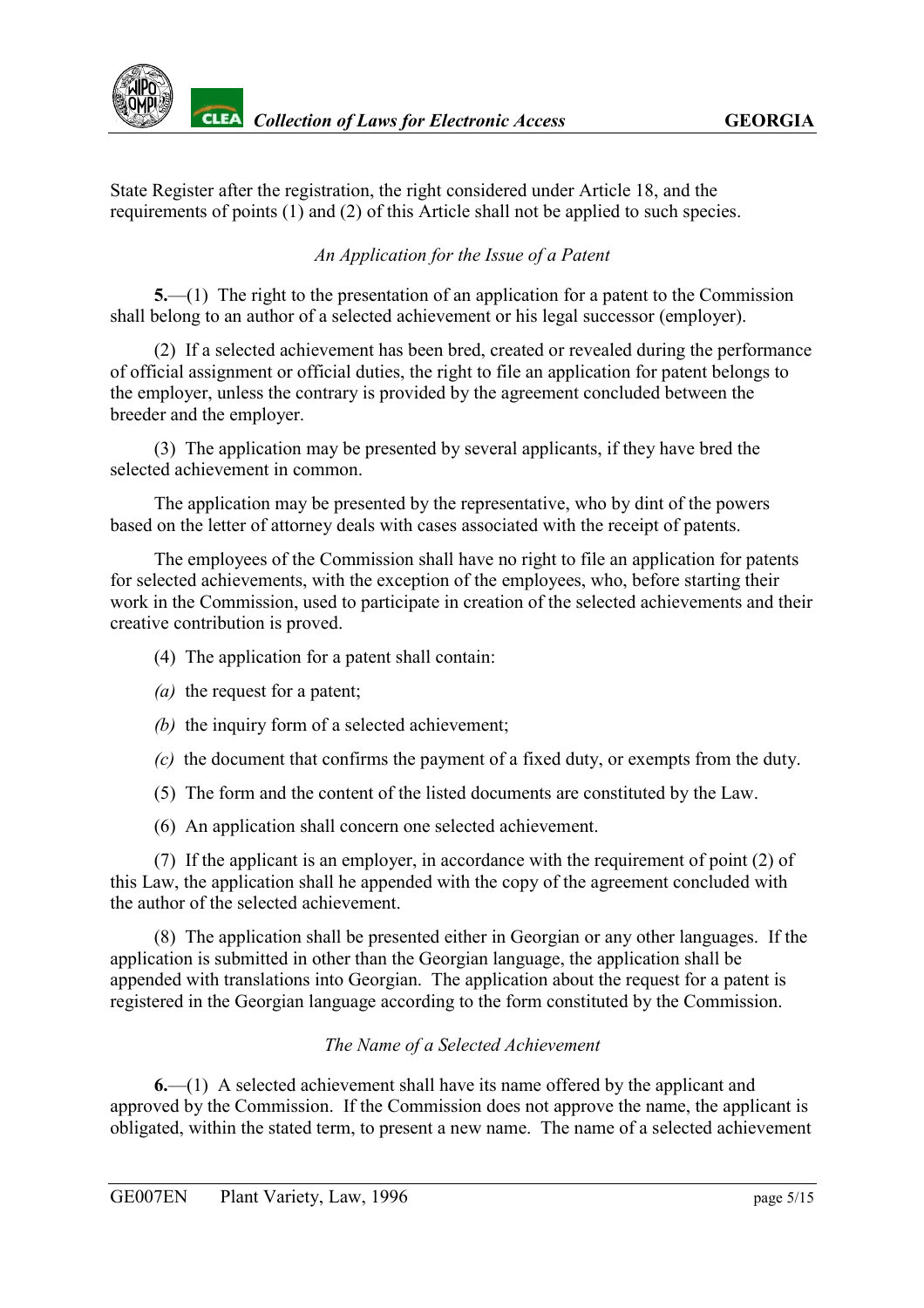shall make it possible to identify this achievement; it shall be brief and differ from the names of the existing selected achievements of the same or related botanical and zoological species; it shall not contradict to the principles of humanity and morality; it shall not consist of the figures only, mislead about its properties and origin, its significance, the breeder's personality.

(2) Any person who makes use of the protected selected achievement shall use the name registered in the State Register of Protected Selected Achievements.

(3) The name of a selected achievement, with the consent of the Commission, may be altered only in exceptional cases.

# *The Priority of a Selected Achievement*

<span id="page-5-0"></span>**7.**—(1) The priority of a selected achievement shall be established according to the date of the receipt by the Commission of the application for a patent.

(2) If two or more applications for one and the same selected achievement are filed on one and the same date, a priority shall be fixed according to the earlier date of the dispatch of the application; if the date of the dispatch is the same as well, then priority shall be given to the application that has been registered earlier in the Commission.

(3) If the application received by the Commission was preceded by the application filed with one of the foreign States with which Georgia had concluded the agreement on the legal protection of selected achievements, the applicant shall enjoy the priority of the first application during 12 months from the date of presentation of the application to the **Commission** 

(4) In the application addressed to the Commission the applicant shall indicate the date of priority of the first application. Within six months from the date of receipt of the application by the Commission, the applicant shall be obligated to present the copy of the first application certified by the competent organization of the respective State and its translation into Georgian. In this case the applicant shall have the right to submit to the Commission the additional documents and the material needed for tests within three years from the date of filing the application with the foreign State.

## *Appeal Against the Decision of the Commission*

<span id="page-5-1"></span>**8.** The decision of the Commission on approval or refusal on the issuance of a patent, or on regarding the patent as invalid or cancelled, may be protested in the court.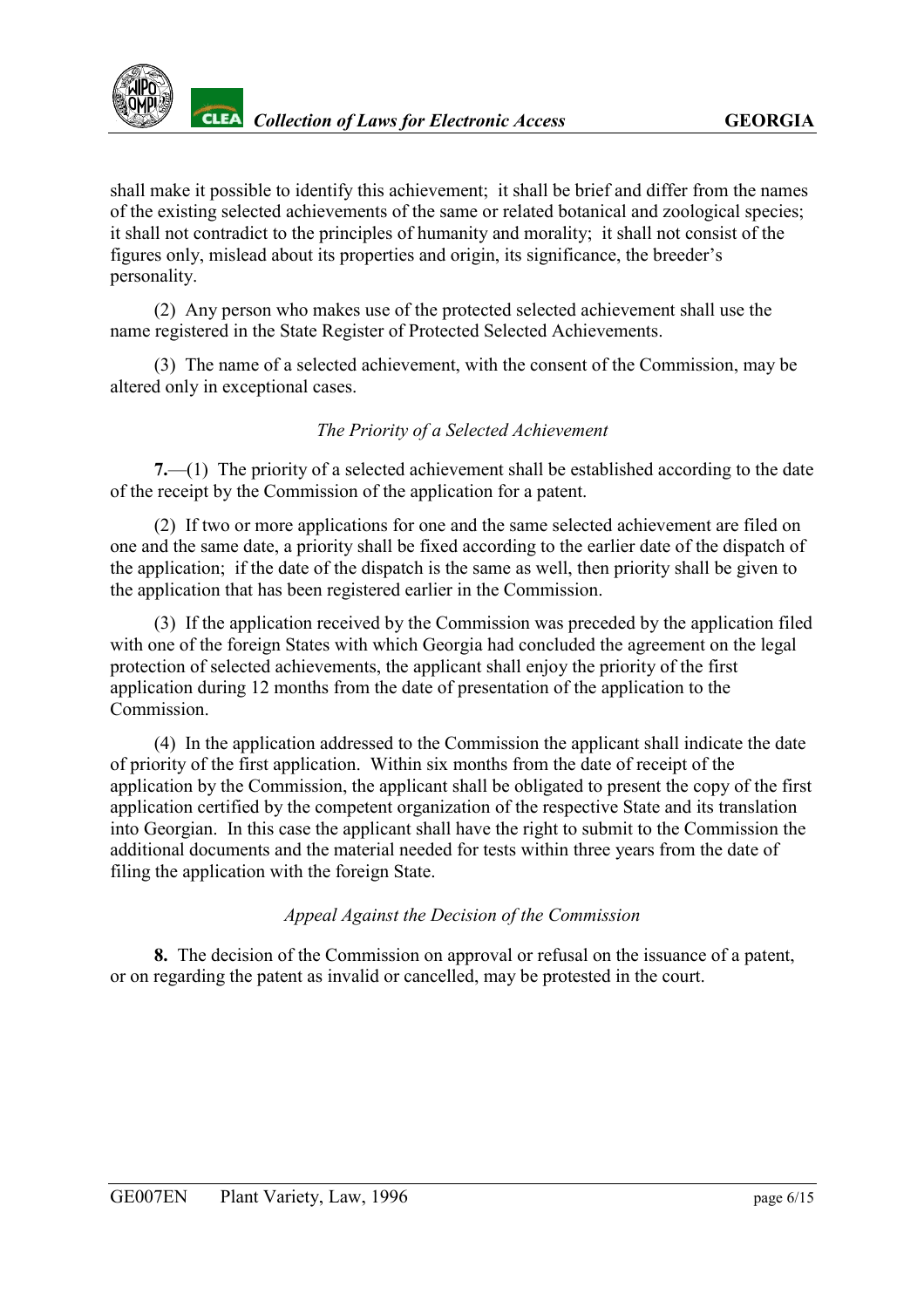

#### **Chapter III Appraisal of the Protective Ability of a Selected Achievement**

#### *Preliminary Expert Examination of the Application for a Patent*

<span id="page-6-0"></span>**9.**—(1) A preliminary expert examination of the application for a patent shall be conducted within a month from the date of priority. During the preliminary expert examination the experts shall fix the date of priority and verify the necessary documents whether they comply with the current requirements.

(2) In the process of preliminary expert examination, the applicant shall be authorized to supplement, or clarify or correct the application materials.

(3) If, in accordance of the requirements of the preliminary expert examination, the necessary clarifications and supplements have not been introduced within the fixed period, or the documents missing on the date of receipt of the application have not been submitted, the application shall not be accepted for consideration and the applicant shall be notified about this.

(4) The applicant shall be authorized, within three months from the date of receipt of the notification, to appeal against the negative decision of the preliminary expert examination in the expert's council of the Commission.

In the case of a positive decision taken by the preliminary expert examination, the applicant shall be notified about the receipt of the application and about the publication of the accepted applications in the official bulletin of the Commission.

#### *The Expert Examination of a Selected Achievement as to its Novelty*

<span id="page-6-1"></span>**10.**—(1) Any interested person is authorized, within six months from the date of publication of information about the application, to send to the Commission his claim about the novelty of the stated selected achievement; the Commission shall notify the applicant who, on his side, shall have the right, within three months, to send to the Commission his motivated objection about the issues raised in the claim.

(2) The commission, on the basis of the available materials, shall take a decision and inform the applicant.

(3) If a selected achievement fails to comply with the novelty criterion, a negative decision shall be taken to refuse to issue a patent.

> *Tests of a Selected Achievement for its Distinctiveness, Homogeneity and Stability*

<span id="page-6-2"></span>**11.**—(1) Tests of a selected achievement on distinctiveness, homogeneity and stability shall be carried out according to the methods and within the periods fixed by the Commission.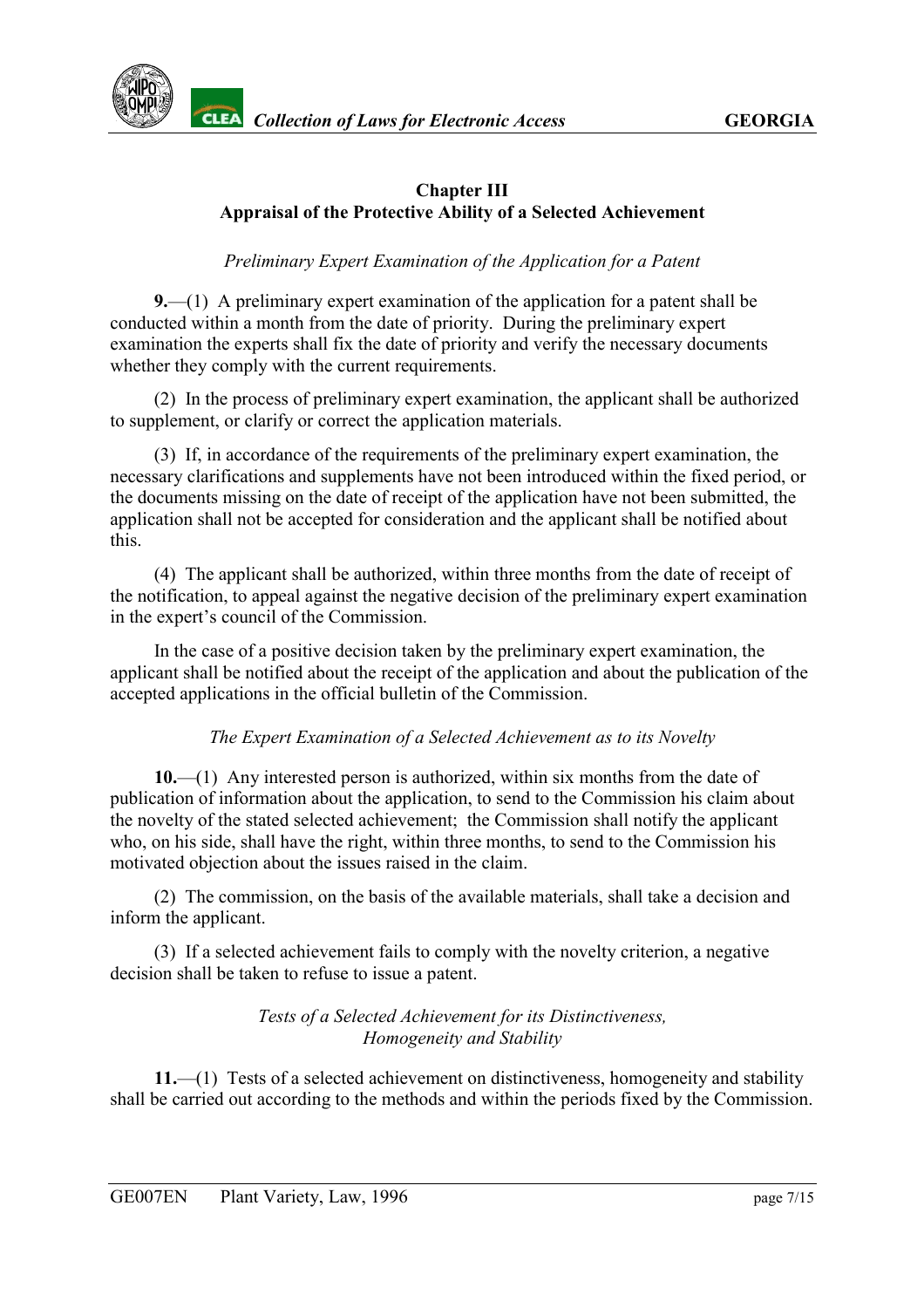

(2) The applicant shall be obligated to present for tests the necessary quantity of seeds, sapling or pedigree materials and send at the address and within the period indicated by the **Commission** 

(3) The Commission, on the basis of the corresponding agreement, shall have the right to use the results of the tests carried on by the competent bodies of other States with which the appropriate agreements have been concluded, and by other organizations under the agreement concluded with the Commission, and also to apply the data presented by the applicant.

(4) If a selected achievement corresponds to the protection criteria and the name of this achievement meets the requirements of Article 6 of this Law, the Commission shall take a decision on the issue of a patent and the applicant, in cooperation with the Commission, shall describe the selected achievement.

*The Fee*

<span id="page-7-0"></span>**12.** The fee, established for implementation of the activity in relation to the issue of a patent for a selected achievement, is paid in the Commission. The list regarding the activities for implementation of which the fee is paid, its amount, the period of payment, the rule for reduction, exemption from, or refund of the fee is defined by the Ministry of Agriculture and Food of Georgia.

#### *Publication*

<span id="page-7-1"></span>**13.** The Commission issues a special official bulletin where they publish the information about filing the application for the issue of a patent, granting the license for the use of a selected achievement and on introduction of changes into these data.

#### **Chapter IV Protection of a Selected Achievement**

#### *Registration of a Selected Achievement*

<span id="page-7-2"></span>**14.** The following records shall be made in the State Register of Protected Selected Achievements:

- *(a)* the genus and species of a plant or animal;
- *(b)* the name of a selected achievement;
- *(c)* the date of registration of a selected achievement and its registration number;
- *(d)* the name and address of the owner of a selected achievement;

*(e)* the name, patronymic and surname of the author of the selected achievement and his address;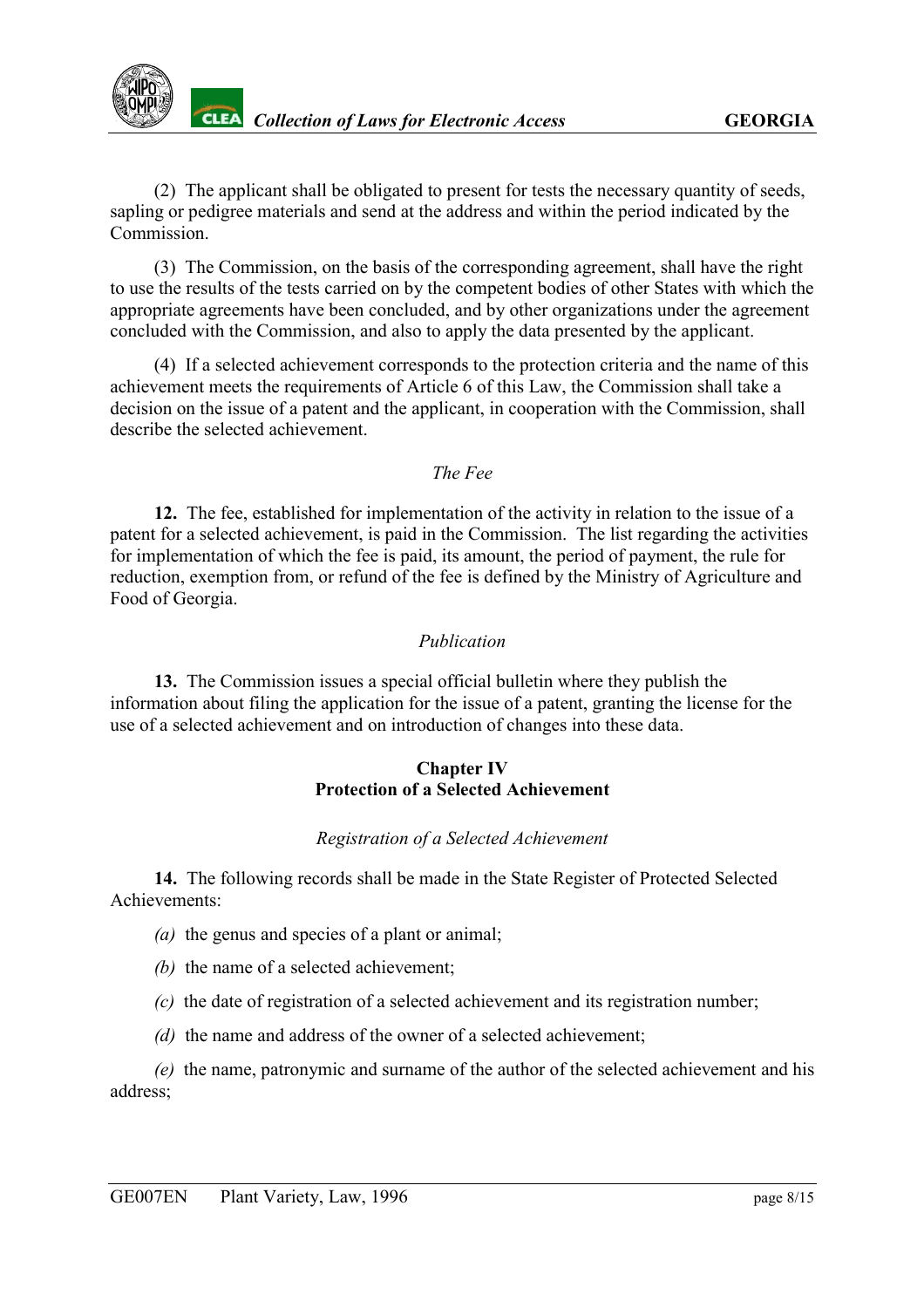

*(f)* the document certifying the transfer of the patent to another person, indicating the name, patronymic and surname of that person and his address;

*(g)* the data on licenses;

*(h)* the date of expiration, or termination of the patent's validity (with indication of reasons).

#### *The Patent*

<span id="page-8-0"></span>**15.**—(1) A patent, certifying the exclusive right to a selected achievement, shall be handed over to a person, whose right is certified under the regulation set forth by this Law. All the authors shall he indicated in the patent.

(2) In the event of the loss of the patent or damage inflicted on it, a duplicate may be issued.

#### *The Right of the Patent Holder*

<span id="page-8-1"></span>**16.**—(1) The exclusive right of the patent holder implies that any person shall be obliged to receive a license (permission) from the patent holder about the use of the following selected achievements protected by the patent:

- *(a)* production and reproduction;
- *(b)* the sowing conditions for subsequent propagation (reproduction);
- *(c)* storage;
- *(d)* sale and other types of marketing;
- *(e)* exportation from the territory of Georgia;
- *(f)* importation onto the territory of Georgia.

(2) Right of the patent holder shall also extend to the vegetative material obtained from seeds and to the marketable animals, which have been introduced into the economic turnover without the permission of the patentee.

It is necessary to obtain the permission of the patent holder in order to perform the actions referred to in point (1) of this Law with the seeds of a variety and the pedigree material of a breed, which essentially inherit the signs of varieties or breeds protected by the patent, or, require the repeated use of protected varieties for the production of seeds.

(4) The right of the patentee to the use of a selected achievement, indicated in point (1) of this Article, is certified in the case:

*(a)* it inherits the most essential signs of the selected achievement protected by a patent preserving, as it does, the basic signs reflecting the genotype or the combination of the genotypes;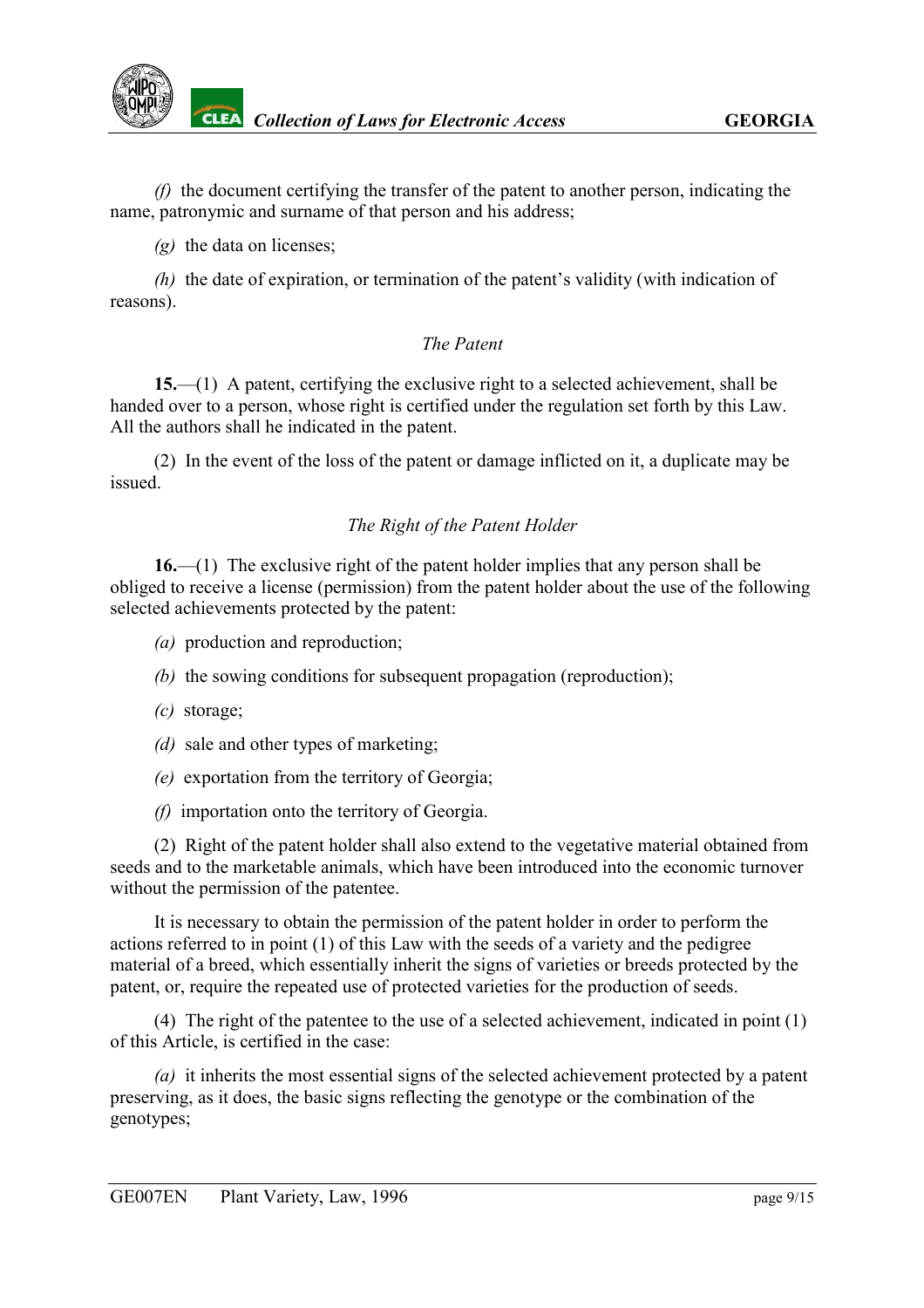

*(b)* it corresponds to the genotype or genotype combinations of a selected achievement protected by the patent, with the exception of deviations which may be caused by the use of such methods as the individual selection from the initial variety or breed, the selection of induced mutant backcross, and genetic engineering.

*Actions which Are not Recognized as a Breach of the Patentee's Rights*

<span id="page-9-0"></span>**17.** The following actions shall not be recognized as a breach of the right of a patent holder:

*(a)* actions performed on a protected selected achievement for personal and selective purposes;

*(b)* the use of a protected selected achievement as initial material for creation of new varieties or breeds; actions in respect of these varieties and breeds indicated in point (1) of Article 16, with the exception of the cases provided for by point (2) of the same Article;

*(c)* the use of the locally raised vegetative materials obtained in an enterprise for two years as seeds for growing a variety on its territory (The list of species of plants shall be determined by the Ministry of Agriculture and Food).

*(d)* reproduction of marketable animals for the purposes of their use at given enterprises:

*(e)* any actions with seeds, vegetative and pedigree materials and marketable animals which have been introduced into the economic turnover with the consent of the patent holder.

*Protection of a Selected Achievement before Adoption of a Patent*

<span id="page-9-1"></span>**18.**—(1) The applicant is granted a right to protect a selected achievement from the date of receipt of the application by the Commission to the date of issue of a patent.

(2) After the receipt of a patent, the patentee shall be authorized to get compensation from the person who has performed the actions indicated in point (1) of Article 16 of this Law without the consent of the applicant during the period of the temporary protection of the selected achievement.

(3) The applicant, before the receipt of a patent, shall be permitted to sell or transfer seeds and pedigree materials for scientific purposes alone, or give them to production with the aim of creating the stock of seeds and pedigree materials.

(4) If the applicant or another person with his consent breach the above-named requirements, the right considered under point (2) of this Article shall not be applicable.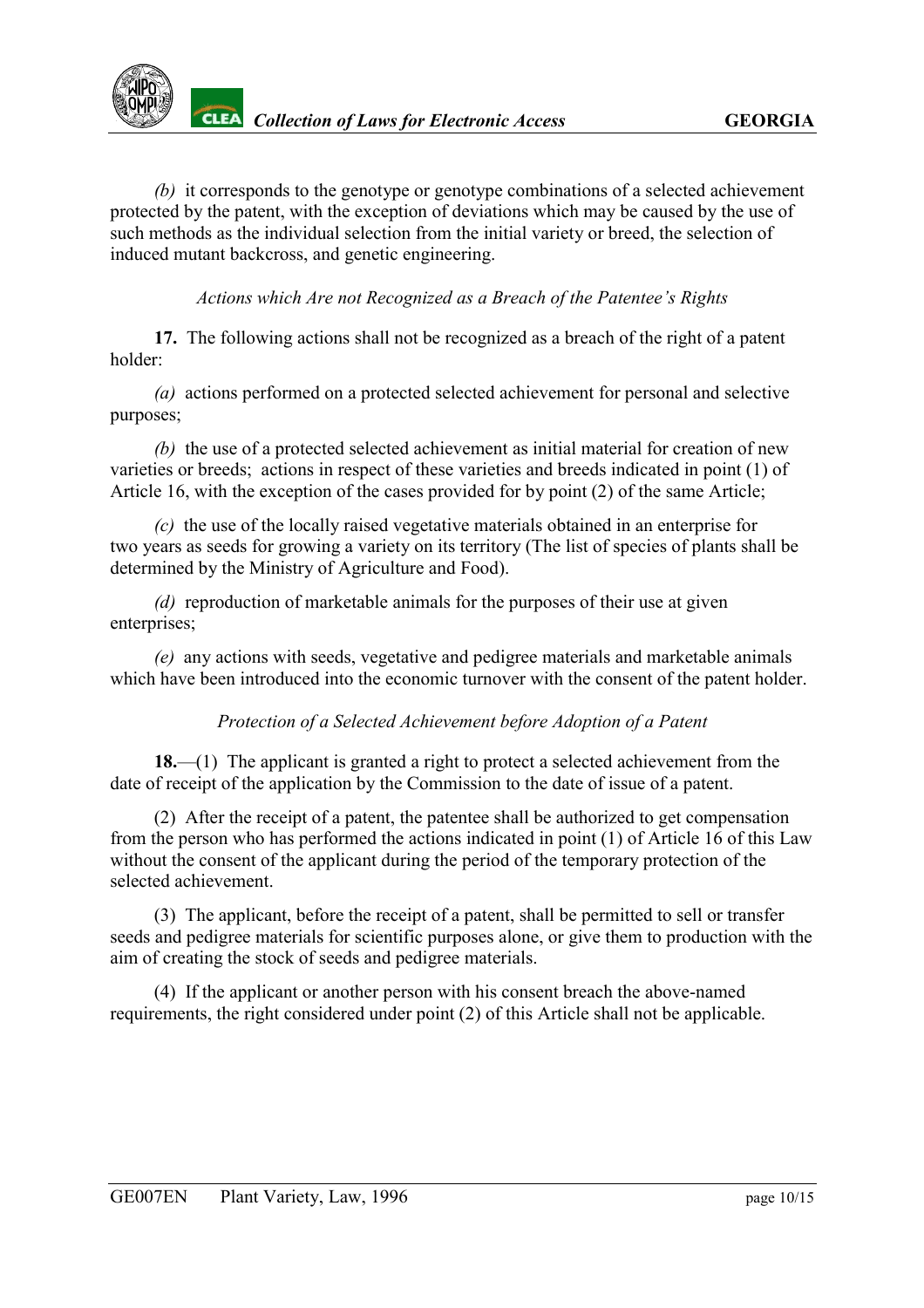

#### **Chapter V The Use of a Selected Achievement**

*License Agreement*

<span id="page-10-0"></span>**19.** Under the conditions set by the license agreement, a patent holder (licensor) shall transfer the right to the use of a selected achievement to another person (licensee).

## *The Licensee's Right*

<span id="page-10-1"></span>**20.** A licensee shall be authorized to use a selected achievement and perform the actions envisaged by point (1) of Article 16 of this Law.

A licensee may not assign a license to the third persons and shall not have the right to grant sub-licenses unless this is provided by the license agreement.

#### *Limitations Imposed on the Licensee under the Conditions of the License Agreement*

<span id="page-10-2"></span>**21.** A license agreement the conditions of which do not derive from the rights provided under the patent, and impose limitations on the licensee's rights shall be regarded as cancelled.

## *A License*

<span id="page-10-3"></span>**22.**—(1) A patent holder is authorized to publish in the official bulletin of the Commission the statement to the effect that any person, in agreement with him, shall have the right to use a selected achievement.

(2) The Commission shall make record on granting an open license with an indication of the amount of payments in the State Register of Protected Selected Achievement.

(3) The amount of the fee for keeping the patent in force shall be reduced by 50 per cent since January l of the year that succeeds the year of the publication of the application for granting an open license.

(4) Upon the application of the patent holder and given the consent of all the owners of the license, the Commission shall make a record about the termination of the license validity in the State Register of Protected Selected Achievements.

## *The Issue of a License without the Consent of a Patent Holder*

<span id="page-10-4"></span>**23.**—(1)After expiration of three years period from the date of the receipt of a license, the Commission may issue a license without the consent of a patent holder, provided only the following conditions are observed: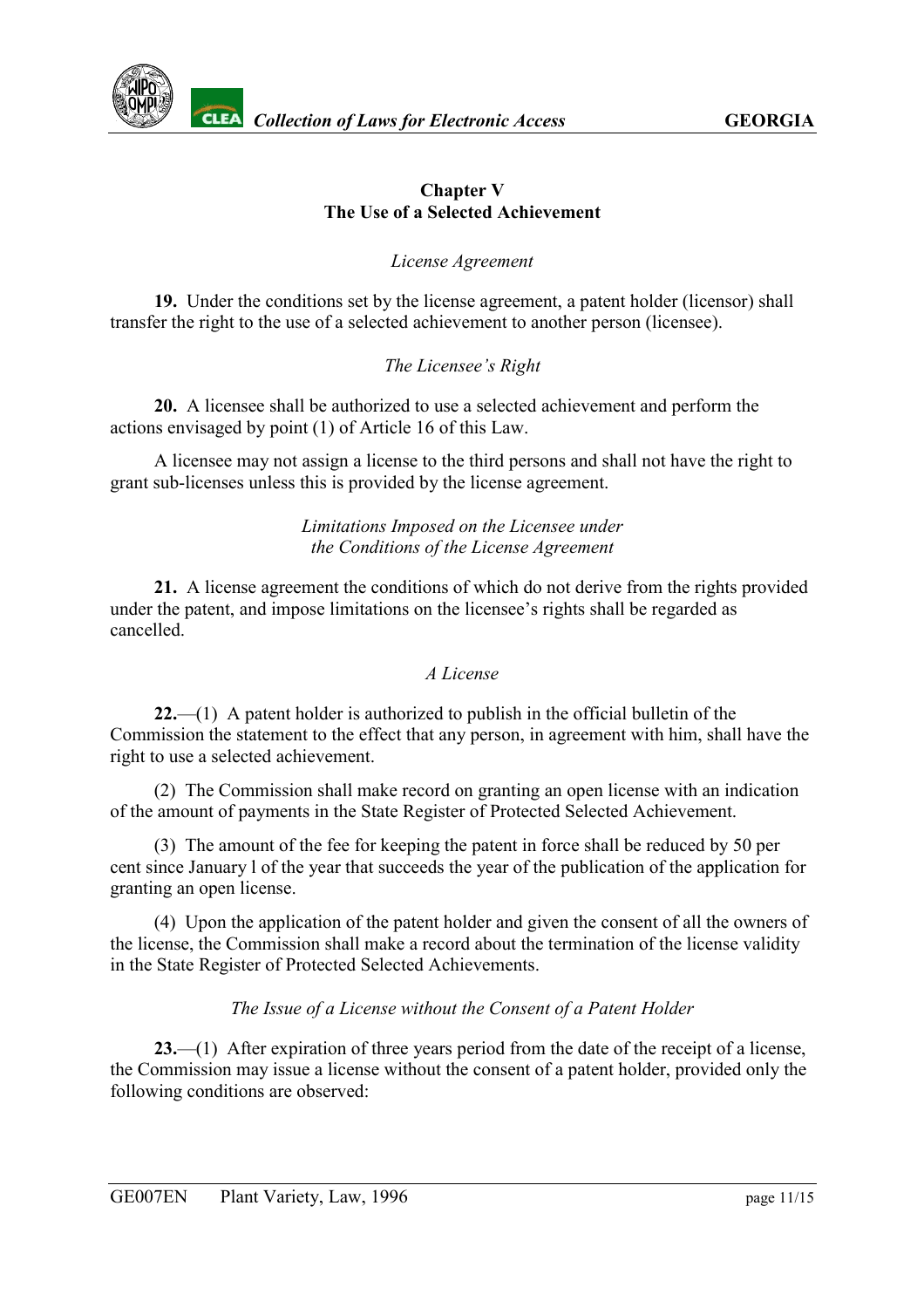

*(a)* the patent holder does not perform a selected achievement, or performs less than the needed amount, or performs it outside Georgia;

*(b)* there are no reasonable excuses that prevent the patent holder from granting to the applicant the license for a selected achievement;

*(c)* the person who requests the license has proved that financially and in other respects he is competent to make effective use of the license.

(2) The Commission, without consent of the patent holder, shall fix the payments which the owner of the license is obliged to make to the patent holder.

(3) The licensee is given right to perform actions indicated in point (1) of Article 16 of this Law, so that the patent holder shall retain all the rights granted by the patent for a selected achievement.

(4) The patent holder is obligated to transfer to the licensee seed and breeding materials of the race for use.

(5) The term of validity of the license shall be fixed by the Commission for four years without the consent of the patent holder. This term may be prolonged, if the inspection confirms that the conditions for the issue of the license continue to exist. The Commission shall annul the license if its owner violates the conditions for its issue.

## **Chapter VI The Rights of the Author of a Selected Achievement**

## *The Right of the Author of a Selected Achievement*

<span id="page-11-0"></span>**24.**—(1)The author of a selective achievement is a natural person, whose creative labour has been used to create, breed and reveal a selected achievement.

(2) The author of a selected achievement is authorized to receive remuneration from the patent holder (employer) for the use of a selected achievement.

(3) Disputes regarding authorship shall be settled in court.

## *Remuneration of the Author of a Selected Achievement*

<span id="page-11-1"></span>**25.**—(1) The author of a selected achievement shall be authorized to receive remuneration from the patent holder (employer) for the use of the breed, created and revealed selected achievement in the period of the patent's validity. The amount and terms of the payment of the remuneration shall be defined by the agreement concluded between the patent holder and the author of the selected achievement.

(2) If a variety and breed has been created or revealed by several authors, the remuneration shall be distributed on the basis of their agreement.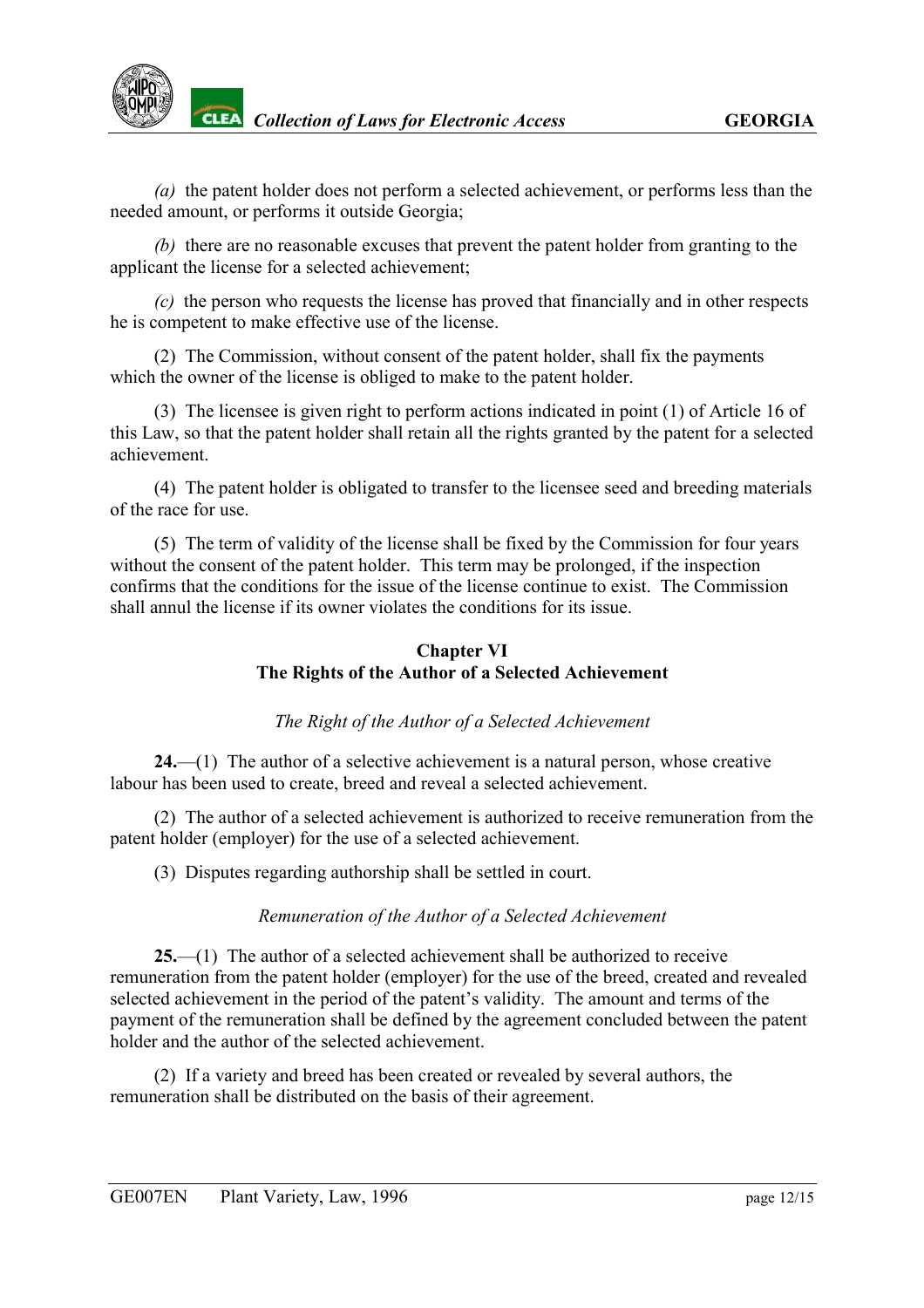

(3) The remuneration shall be paid to the author within six months after the expiration of every year in which the selected achievement has been used, or within the period considered by the agreement.

(4) For the delayed payment of the remuneration, the patent holder (employer) shall pay to the author a penalty for every day of default of payment in an amount fixed by the agreement.

#### **Chapter VII The State Regulation of the Creation and Use of Selected Achievements**

#### *The Stimulation by the State of the Creation and Use of a Selected Achievement*

<span id="page-12-0"></span>**26.**—(1) The program financing of the selective works shall he performed for the purposes of stimulation of the creation and use of selected achievements.

(2) The program includes special bonuses for the stimulation of popular and scientific selections, for the creation of productive and high quality species, for the development of selective technologies, for the introduction of domestic and international experiences, for the organizational and economic support of the selective activity.

## *The Preservation of a Selected Achievement*

<span id="page-12-1"></span>**27.**—(1) The patent holder shall be obligated to sustain the variety or breed (hybrid) within the entire period of the patent's validity in order to preserve the signs indicated in the description of the variety or breed made on the date of their registration in the State Register of Protected Selected Achievement.

(2) The patent holder shall be obligated, upon the inquiry, to present variety seeds or pedigree material for control tests to the Commission, and make it possible to carry on inspections on the spot.

## *Recognition of a Patent as Void*

<span id="page-12-2"></span>**28.**—(1) Any person shall be authorized to address to the Commission with the application for the recognition of the patent void.

(2) The Commission shall be obliged to consider the application and take a decision on this matter within six months. The term for taking a decision may be extended unless additional tests are required.

(3) The Commission shall recognize the patent as void, if:

*(a)* it was issued on the basis of unconfirmed data on the homogeneity and stability of a selected achievement, submitted by the applicant;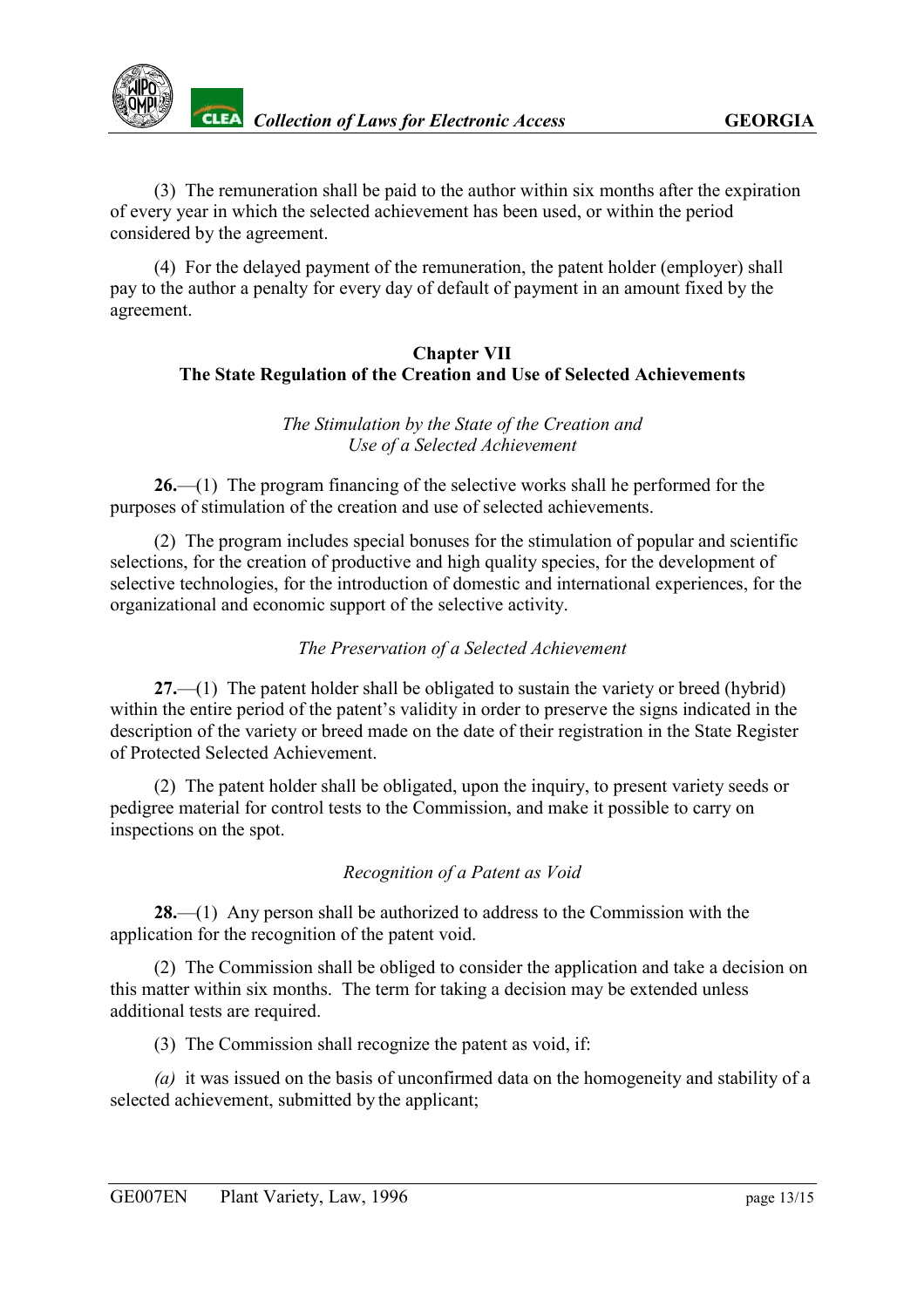

*(b)* the selected achievement failed to comply with the novelty and distinctiveness criterion on the date of the issue of the patent;

*(c)* the person referred to in the patent as a patent holder had no legal basis for receipt of the patent.

#### *Cancellation of a Patent*

<span id="page-13-0"></span>**29.** A patent shall be cancelled by the Commission, if:

*(a)* the selected achievement no longer complies with the conditions of the homogeneity and stability;

*(b)* the patent holder has failed to submit within 12 months, at the request of the Commission, seeds and pedigree material, documents and information needed to verify the safety of the selected achievement, or has failed to make it possible to carry on inspection of the selected achievement on the spot;

*(c)* the patent holder has failed to pay the fee for keeping the patent in force within the fixed period;

*(d)* the name of the selected achievement is being cancelled, but the patent holder has failed to offer another suitable name.

> *Breaching the Other Rights of a Patent Holder and Plant or Stock Breeder*

<span id="page-13-1"></span>**30.**—(1) A natural or juridical person shall be deemed to be guilty of breaching the other rights of a patent holder, if he:

*(a)* confers on the produced and sold seeds and pedigree material the name that differs from the registered name of the given selected achievement;

*(b)* confers on the produced and sold seeds and pedigree material the name of the registered selected achievement, although the produced and sold seeds and pedigree material are not the seeds and pedigree material of this selected achievement;

*(c)* confers on the produced and sold seeds and pedigree material the name so much similar to the name of the registered selected achievement that they could be confused;

*(d)* makes unreliable records in the State Register of a Protected Selected Achievement and in the accounting documents or gives instructions on their entry;

*(e)* forges documents or issues false documents for the implementation of the provisions of this Law or gives instructions on forging or making such documents;

*(f)* presents the documents containing inauthentic information about selected achievements;

*(g)* sells seeds and pedigree material without certificates.